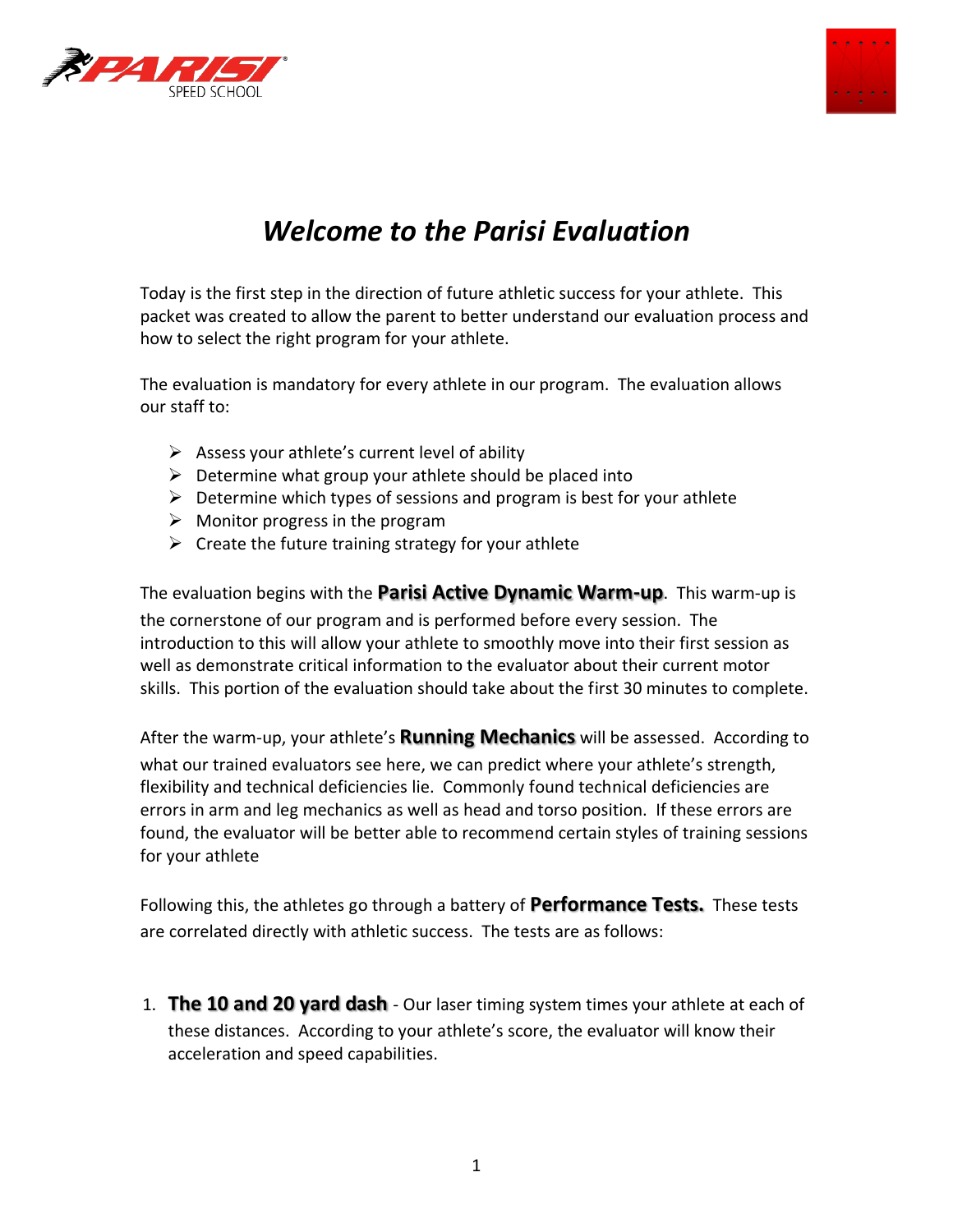



- 2. **The Vertical Jump**  This is a test of your athlete's overall body power. According how high your athlete can jump, the evaluator will learn about the strength and speed your athlete is able to produce using their lower body.
- 3. **The Shuttle Drill (5/10/5) -** This is a lateral agility test that measures your athlete's ability to start, stop and change direction. According to your athlete's time, the evaluator will learn about your athlete's lateral movement technique.
- 4. **The 5 Broad Jump Test**  This is a test that measures the amount of force your athlete can produce in the horizontal direction into the ground. This measure is directly correlated with running speed.
- 5. **The Chin Up Test**  This test is a powerful measure of relative body strength. We have found that the number of chin ups performed is related to running speed and agility.
- 6. **The Lower Body Flexibility Screen**  This test is performed to assess the flexibility of the hamstrings, glutes, and hip flexors. Adequate flexibility is related to athletic performance and injury prevention.

After these the evaluation is complete, the evaluator will meet with each athlete and parent individually to **Discuss the Results** and determine the program that best fits your athlete. We ask that you please be patient while each parent and athlete receives their important evaluation information.

Following the delivery of your athlete's results, you will go to the front desk to **Select** 

**Your Training Program** and begin to make out your athlete's future training schedule. Having your athlete's schedule handy at this time is a way to speed up the process. Thank you for becoming part of the Parisi Speed School.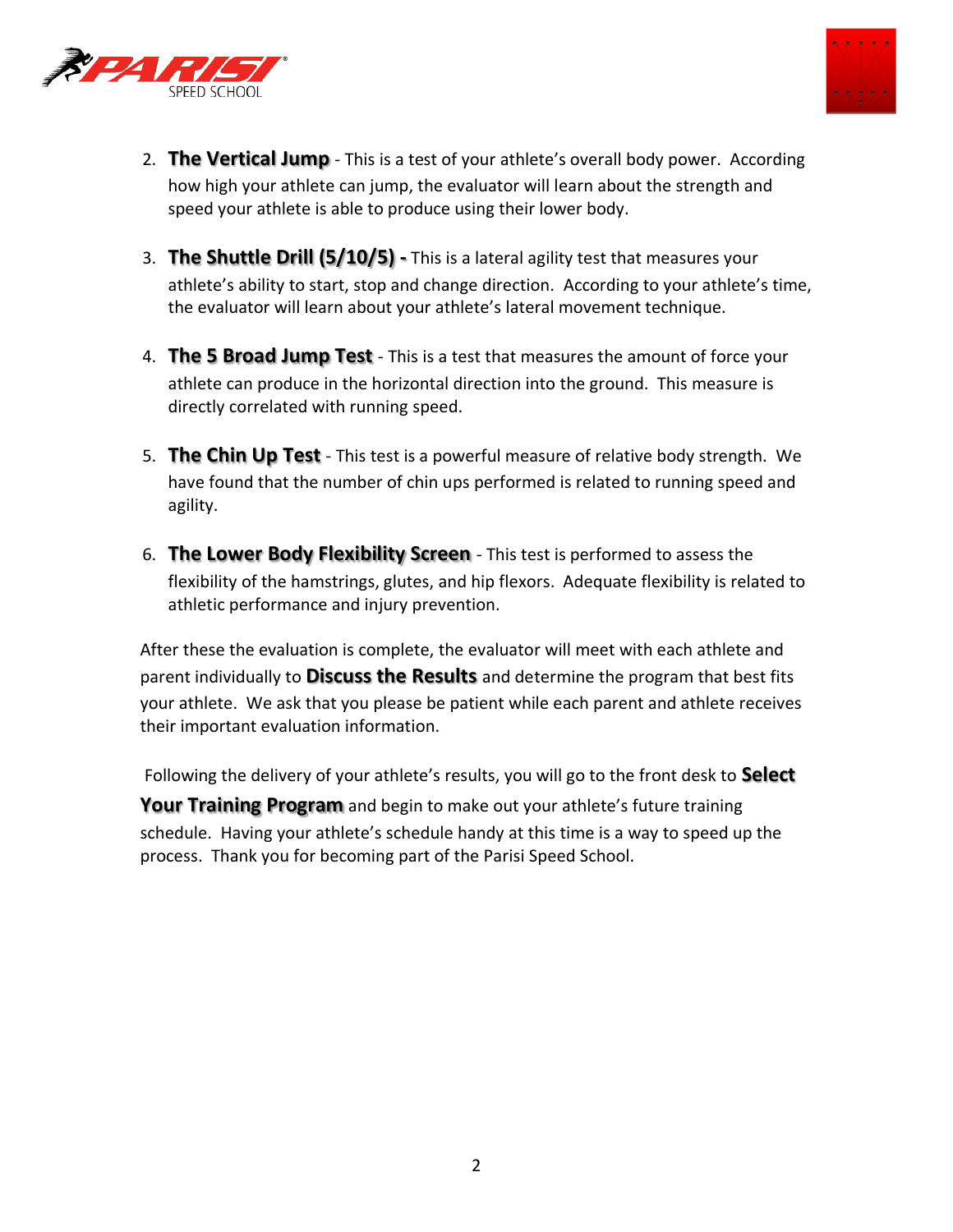



# **PARISI PROGRAM STRUCTURE**

# **PARISI YOUTH CONDITIONING**

**PEE WEE •** A Little Speedsters Program **Audience:** Ages 4-6 **Focus:** Motor skill development, problem solving, athletic movement, selfesteem building

Parisi Pee Wee classes teach fundamental athletic movements to children 4-6 years old. This class integrates age-appropriate educational strategies with motivational coaching.Parisi Pee Wee will develop critical motor skills and problem solving abilities while building self-esteem and confidence.

**GAME TIME • Fast, Fun and Fit Audience:** Ages 7-18 **Focus:** Physical fitness and health awareness (not sports performance). This program is the low cost of entry into PSS.

The Game Time program is designed to get youth off the sofa, off electronics and into having physical fun and getting fit. This program develops good exercise habits and nutritional awareness, as well as addressing "off-the-field" challenges facing youth today.

Parisi Game Time uses fun and exciting modalities like medicine balls, resistance bands, partner bodyweight exercises, ladders, plyometrics and yoga. Also incorporated are Parisi speed training methods and the latest in performance and strength training to make this program come alive and produce quick results, keeping youth returning for more. (Does not require a Parisi Evaluation)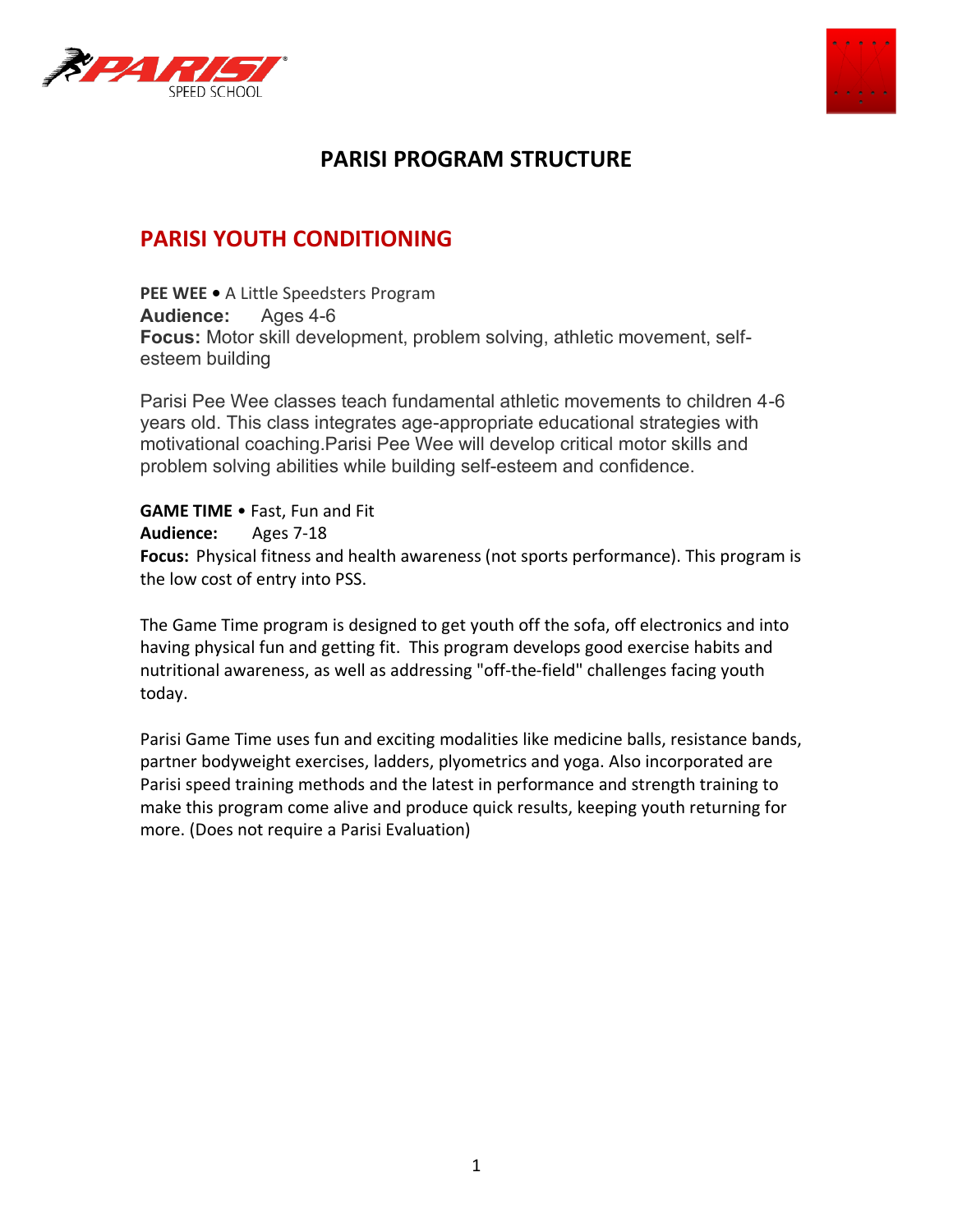



# **SPORTS PERFORMANCE PROGRAMS**

# **PARISI EVALUATION • Ages 7-18**

Until an athlete knows his or her current level of ability, it is impossible to realistically recommend programming, create goals and monitor progress. The Parisi Evaluation is mandatory for every athlete who enters the Parisi program.

During the evaluation, athletes are taught the Parisi signature Active Dynamic Warm-Up, carefully examined during the running analysis, and tested in a battery of speed and physical strength movements. After the evaluation, every athlete with their parent meets individually with the Evaluator to review the results and select the appropriate program that fits the athlete's needs.

#### **PARISI ATHLETIC FUNDAMENTALS**

**JUMP START Audience:** Ages 7-12 **Focus:** Sets an early athletic foundation

The Parisi Jump Start Program is taught by certified Parisi Performance Coaches and utilizes the most up-to-date research to build a young athlete's physical foundation, improve their coordination and self-esteem. Our signature speed and strength training methods are serious, but all within a fun and friendly environment to ensure the young athlete is engaged and motivated to give 110%.

Jump Start is a must for any young person who wants to develop foundational athletic skills that will help them rise above their competition.

#### **TOTAL PERFORMANCE**

**Audience:** Ages 12-15 **Focus:** Signature programming to provide maximum improvements in athletic performance

The Parisi Total Performance Program utilizes the most up-to-date research on safe athlete training techniques and injury prevention as its foundation. This program uses our signature speed and strength training methods and cutting-edge coaching techniques from certified Parisi Performance Coaches to produce maximum improvements in athletic performance.

At this level, programming is broken down into an individual focus per session; linear speed, acceleration and deceleration, multi directional speed and strength. This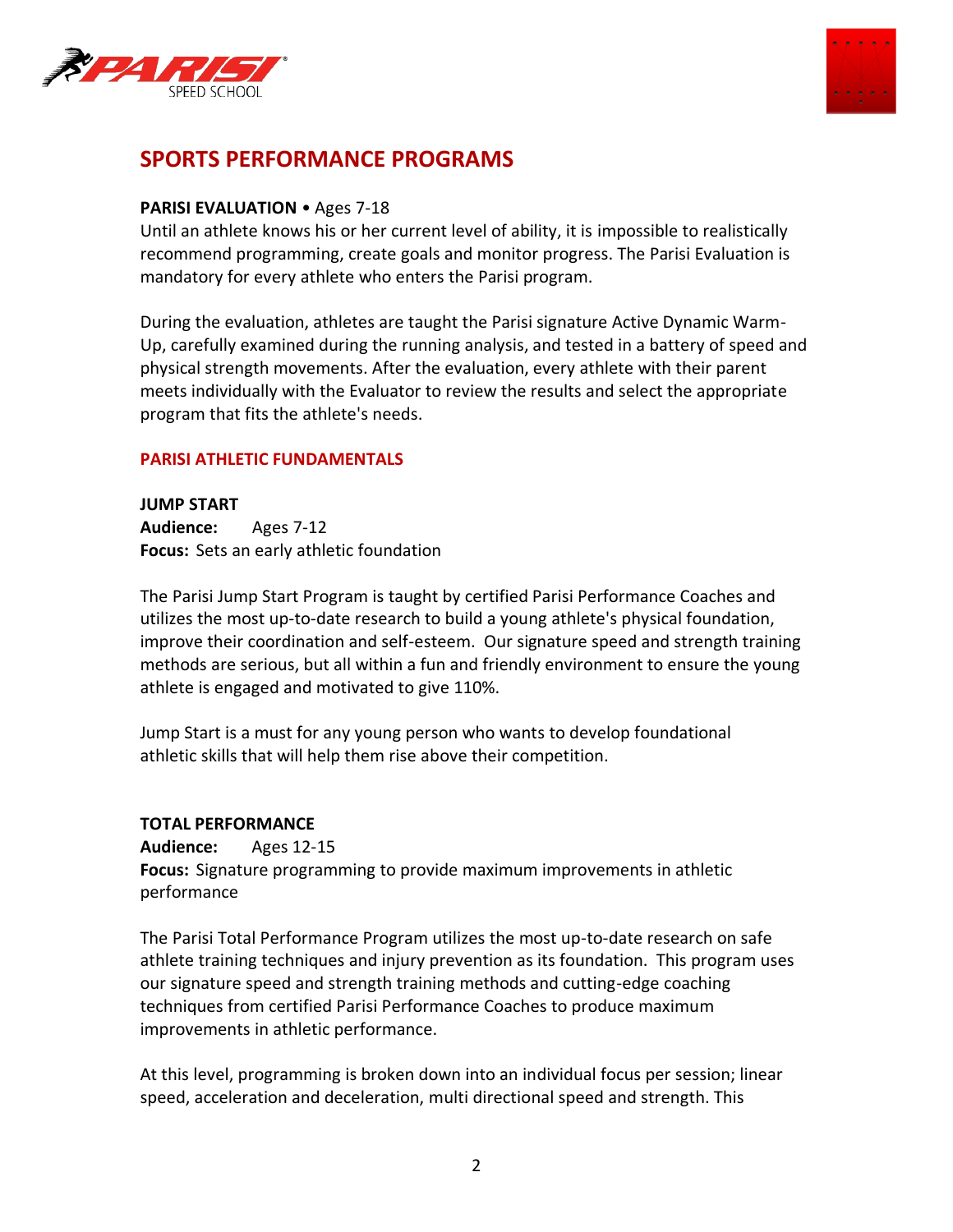



program builds on an athlete's physical foundation and refines their skills in order for them to maximize their strength, aerobic and/or sport specific training. Athlete's will also learn the skills and conditioning necessary to help prevent injuries through various warm-ups, exercises and techniques.

**Basic Strength Audience:** Ages 12-15 **Focus:** Build an early foundation of strength and understanding of body mechanics

Perfect for the beginner athlete, the Basic Strength program introduces strength training concepts with an emphasis on proper form, movement patterns, bodyweight resistance training, progressive programming and injury prevention. This program develops the foundation for an athlete's relative strength while teaching optimal body mechanics in a safe, fun environment.

#### **PARISI ADVANCED ATHLETE**

# **ELITE SPORTS PERFORMANCE**

**Audience:** Ages 14-22 **Focus:** Advanced programming to provide maximum improvements in athletic performance

Parisi Elite Sports Performance transitions Total Performance athletes to their next level of ability. This program focuses on the regression and progression of our signature speed-training methods. At this level, certified Parisi Performance Coaches use their knowledge and experience to individualize strength training for their athletes based on their abilities and specific goals.

Utilizing either Basic Strength or Advanced Strength programming, this program builds on an athlete's physical foundation and develops their athletic abilities even further, in order for them to maximize their potential and reach their goals on game day.

# **Advanced Strength**

**Audience:** Ages 14-22 **Focus:** Sport-specific strength training for those aspiring to compete at the highest levels

As a component of the Advanced program, Advanced Strength provides a sportspecific protocol for the high-level athlete to develop strength in areas that will directly transfer to their chosen sport. This high-level training pushes athletes to